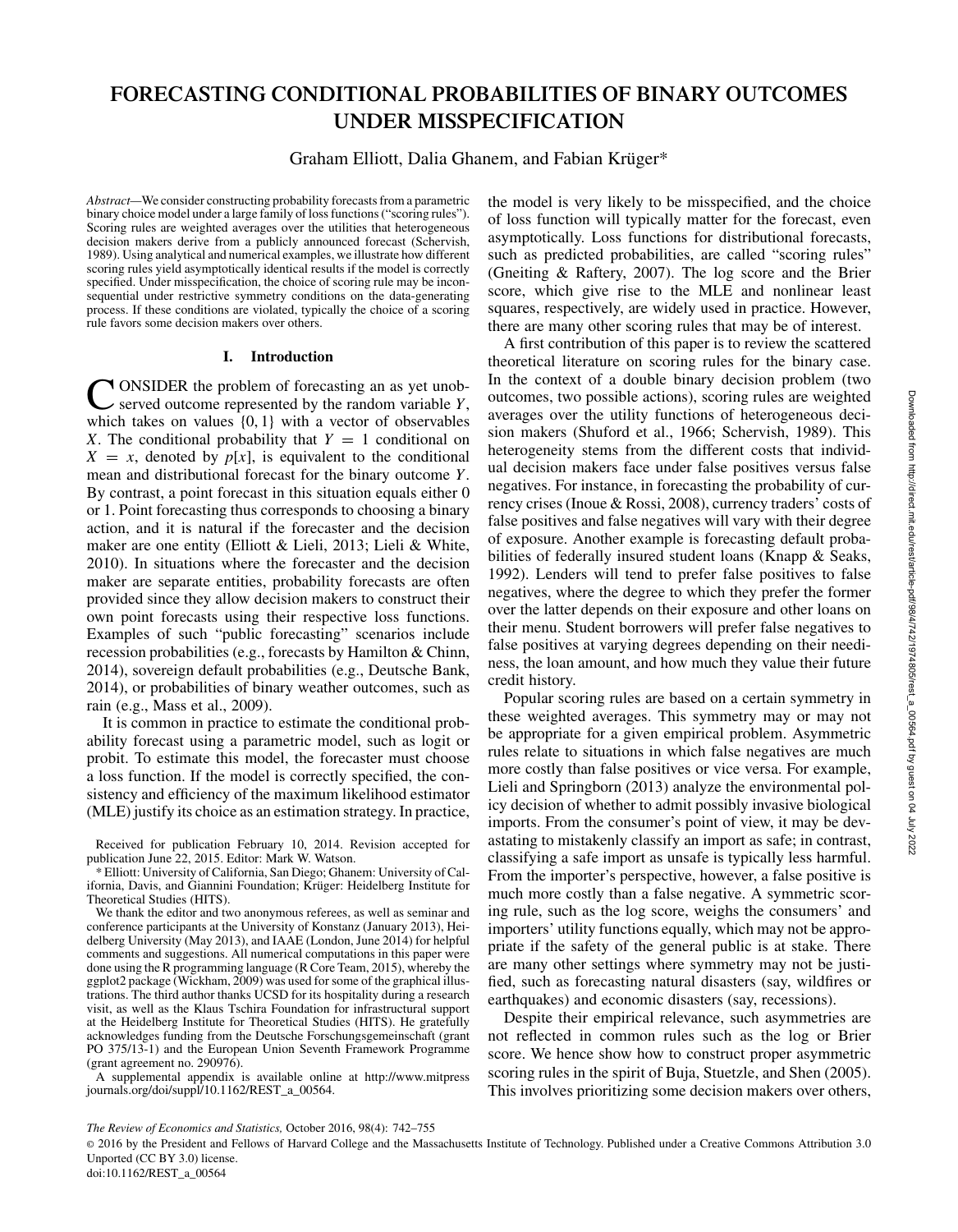and hence resembles the aggregation of utilities in a social planner's problem (Lieli & Nieto-Barthaburu, 2010). In order to actually use a wide variety of scoring rules for parameter estimation, convergence of the resulting estimators is a key concern. We therefore provide conditions for a weak law of large numbers, allowing for time series dependence in the data.

Under misspecification, different choices of scoring rules may lead to different estimates of the forecast model. Matching the scoring rule used for parameter estimation with the one used for forecast evaluation has been recommended in the literature for this reason. However, there has been less work on examining the magnitude of these effects. In (nonbinary) MSE-based forecasting, Weiss and Andersen (1984) make this point with respect to using autoregressions as forecast models. Granger (1993) makes this suggestion without elaboration, while Weiss (1996) makes the point more generally, giving results. Hand and Vinciotti (2003) make the same suggestion in examining models for binary forecasting, while Gneiting (2011) and Patton (2015) consider several types of point forecasts.

We contribute to this literature by providing novel analytical and numerical evidence for the binary case. With the aid of an analytical example, we illustrate how the choice of scoring rule is inconsequential in the case of correct specification. In the case of misspecification, we characterize the conditions under which the choice is inconsequential. These conditions consist of specific symmetry conditions on the data-generating process that are likely to be violated in practice. A Monte Carlo study illustrates that if a subset of the conditions is violated, the choice of scoring rule affects parameter estimates, forecasts, and—most importantly decisions. While these effects are qualitatively robust, their magnitude is necessarily case specific and depends on factors such as the true DGP, the set of scoring rules being compared, and the preferences of the decision maker. These preferences determine whether the differences between two predicted probabilities (obtained under scoring rules A and B, say) are relevant in the sense of leading to different decisions.

The plan of this paper is as follows. Section II presents some theoretical results. Section IIA reviews results that link the scoring rule and the decision-maker loss functions. We present results for the consistency of estimators using a wide variety of scoring rules in section IIB. Section IIC uses an analytical example to illustrate why matching loss functions for estimation and evaluation may be important in the case of misspecification. Section III provides a Monte Carlo demonstration of the theoretical points. Section IV concludes.

## **II. Scoring Rules, Estimation, and Evaluation**

# *A. Characterization of Scoring Rules*

Consider the problem of forecasting a binary random variable *Y* with outcomes  $y \in \{0, 1\}$  given some predictors denoted by the random variable(s) *X* with outcomes  $x \in \mathbb{X}$ ,

where  $X$  denotes the support of *X*.<sup>1</sup> We denote by  $p[X] \in P$ models of the conditional probability that  $Y = 1$ , where  $p_0[X]$  is the correctly specified model. We use brackets to distinguish  $p[x]$  from the notation  $p(x)$ . The latter notation implies that *p* is a function defined on the support of *X*. For *p* defined on the support of a linear index  $x^{\prime}\theta$ ,  $p[x] = p(x^{\prime}\theta)$ . The brackets hence allow us to subsume θ. We do not assume that  $p_0[X] \in P$ . For notational brevity, we will often refer to *p* and  $p_0$  instead of  $p[\cdot]$  and  $p_0[\cdot]$ . A decision maker chooses a function  $f(X)$  from the space of X to  $\{0, 1\}$ . The optimal choice of this function depends on both the conditional probability that  $Y = 1$  and the utility function of the decision maker. The decision maker's utility function has the form

$$
U(y, f, c) = \begin{cases} 0 & \text{if } f = 1 \text{ and } y = 1 \\ -c & \text{if } f = 1 \text{ and } y = 0 \\ -(1 - c) & \text{if } f = 0 \text{ and } y = 1 \\ 0 & \text{if } f = 0 \text{ and } y = 0 \end{cases}
$$
(1)

where  $0 \lt c \lt 1$ . Now the utility function can be rewritten as

$$
U(y, f, c) = -c1(y - f = -1) - (1 - c)1(y - f = 1)
$$
  
= -c(1 - y)f - (1 - c)y(1 - f), (2)

where 1*(A)* denotes the indicator function of the event *A*. Note that the utility function is normalized such that a correct decision yields 0 utility. The utilities for incorrect decisions are normalized to sum to 1 in absolute value. This is without loss of generality when  $U(y, f, c)$  depends only on these two outcomes.<sup>2</sup> Thus,  $c = 0.5$  indicates a decision maker's indifference between false positives ( $f = 1$  and  $y = 0$ ) and false negatives ( $f = 0$  and  $y = 1$ ).

To motivate the problem, we use the example of forecasting a storm at a coastal location. We consider two types of decision makers, local restaurant owners and fishermen. Let *y* denote whether a storm takes place or not. If  $f = 1$ , the restaurant owners will allocate fewer staff members, since they expect to be serving fewer customers. If  $f = 0$ , the restaurants will hire their full staff. The fishermen will go fishing only if  $f = 0$ . We expect restaurant owners to prefer false negatives to false positives:  $c > 0.5$ . In the case of a false negative, tourists will be visiting the coastal location expecting good weather. Since a storm occurs, they will be spending more time at restaurants. Restaurant owners will have hired their full staff, and hence are prepared to serve many customers. In the case of a false positive, the restaurants do not hire additional staff, and fewer tourists will be visiting the location. Thus, the restaurant owners' profits will

<sup>1</sup> We assume that outcomes from *X* are observable and that *X* does not include lagged values of *Y*.

<sup>2</sup> Elliott and Lieli (2013) consider the more general case in which utility depends not only on the realization  $y$  and point forecast  $f$ , but also on other state variables such as measured covariates *x*. In this case, the normalizations we use here are not available, and the utility function takes a more complicated form.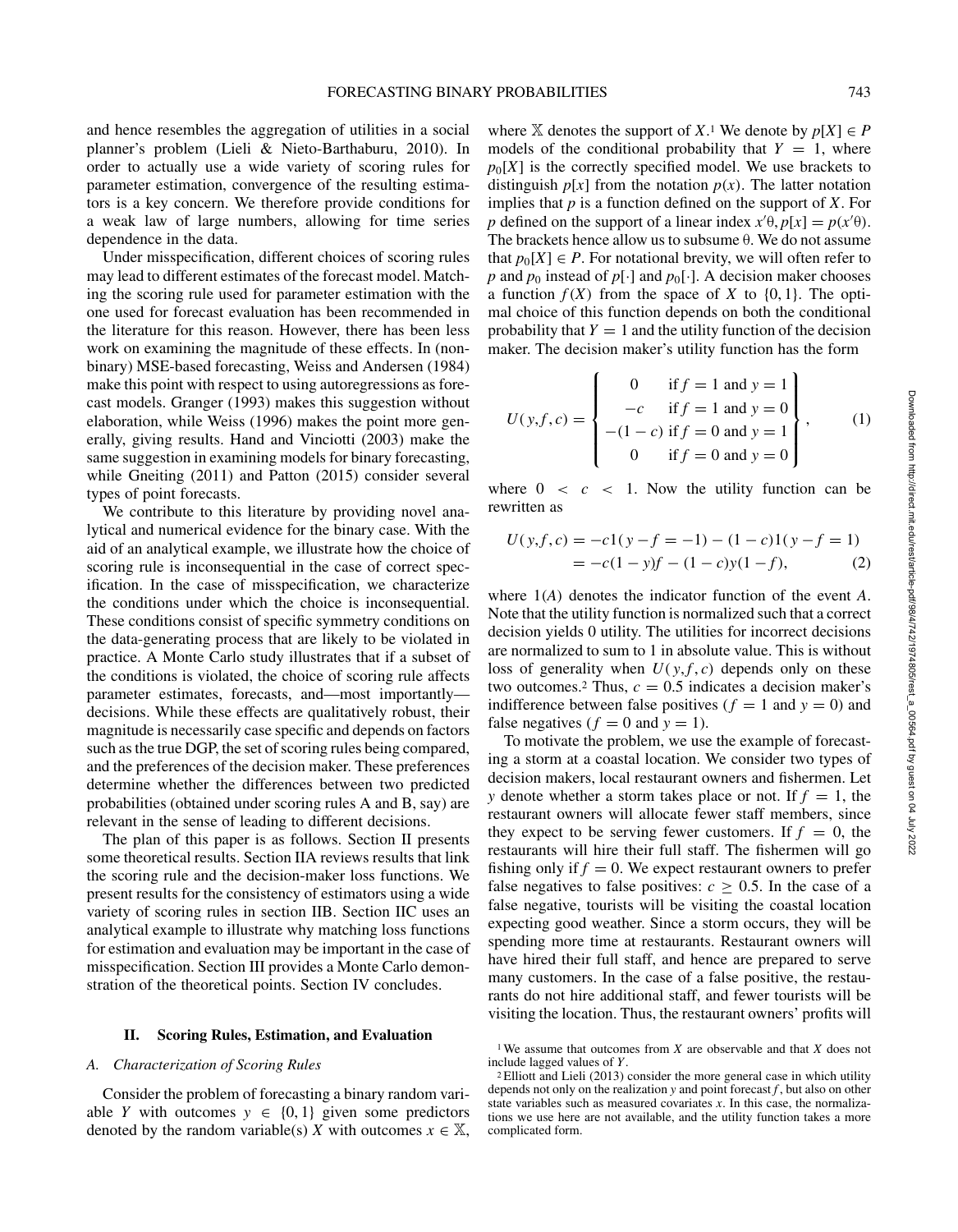be smaller. The fishermen are likely to prefer false positives to false negatives:  $c \leq 0.5$ . In the case of a false positive (staying at home but no storm), even though they lose the catch, they save on fuel. In the case of a false negative (going fishing when there is a storm), they may lose their equipment or even put their own life in danger. In reality, we have a continuum of heterogeneous fishermen and restaurant owners with different values of *c*. The exact value  $c \in [0, 0.5]$ of a fisherman's utility will depend on the value of his or her equipment and the number of staff on his or her crew. Similarly, a restaurant owner's  $c \in [0.5, 1]$  will depend on the restaurant size, menu, and how much additional staff he or she hires.

Optimal forecasts for this problem are to set  $f(x)$  =  $1(p_0[x] > c)$  (see Schervish, 1989; Boyes, Hoffman, & Low, 1989; Granger & Pesaran, 2000). This result assumes the knowledge of the true conditional probability. In practice, the unknown true probability  $p_0[x]$  is replaced by an estimate  $p[x]$  that can be frequentist (as in our analysis below) or Bayesian (Lieli & Springborn, 2013). The utility function can now be written as

$$
U(y, p, c) = -y(1 - c)1(p \le c) - (1 - y)c1(p > c).
$$
\n(3)

It is important to note that the parameter *c* plays a dual role in equation (3). In addition to determining the decision maker's preference over false positives and negatives, *c* is part of the optimal forecasting rule and determines how the decision maker interprets a probability forecast. If  $p \leq c$ , the decision maker will interpret it as  $f = 0$ ; otherwise, the decision maker will interpret it as  $f = 1$ . Coming back to our example, consider a fisherman with  $c = 0.25$  and a restaurant owner with  $c = 0.75$ . In this case, the optimal forecasting rule has the following implications. If  $p < 0.25$ , then neither the fisherman nor the restaurant owner will interpret the probability forecast to indicate that a storm will occur. If  $0.25 \le p < 0.75$ , then only the fisherman will interpret the probability forecast to indicate that  $f = 1$  and will not go fishing. If  $p \geq 0.75$ , then both the restaurant owner and the fisherman will interpret the probability forecast to indicate that  $f = 1$ . This shows how the preference over false positives and negatives informs the interpretation of the conditional probability forecast under the optimal forecasting rule.

To construct a forecast, we require an estimate of the true conditional probability of  $Y = 1$ —an estimate of  $p_0[x]$  or a procedure that directly estimates  $1(p_0[x] > c)$ . Manski and Thompson (1989) and Elliott and Lieli (2013) examine the latter approach and show how direct estimation lessens the need for an exact understanding of the true conditional probability. Essentially, the function  $1(p_0[x] > c)$  is easier to specify correctly than  $p_0[x]$  since the former is a step function. Our example shows why we might estimate the conditional probability instead, since it gives the individual decision makers (i.e., the restaurant owners and fishermen)

the opportunity to interpret the forecast in a manner that is optimal based on their own preferences. In general, when there are users with a range of utility functions (i.e., values for *c*), then provision of an estimate for  $p_0[x]$  enables all users to construct their own forecast rules (see Lieli & Nieto-Barthaburu, 2010).

When constructing a model *p* for the conditional probability, we require a scoring rule for estimation. By definition, a proper scoring rule *S*( $y$ ,  $p$ ) is a function for which  $E[S(y, p)]$ is finite and maximized at  $p = p_0$ . It is considered to be a strictly proper scoring rule if this maximum is unique: the rule is maximized only at the true value for the probability (see Gneiting & Raftery, 2007). From an econometric perspective, this means that the conditional probability is identified by the scoring rule. For binary outcomes, all proper scoring rules have the form

$$
S(y, p) = yf_1(p) + (1 - y)f_2(p).
$$
 (4)

Schervish (1989, theorem 4.2) shows that proper scoring rules can be seen as weighted averages of many utility functions, where the weights are over different cutoff values *c*. Denote by ν*(c)* a nonnegative weighting function over *c* defined on [0, 1]. By integrating the utility for a single decision maker in equation (3), we obtain the weighted average utility function

$$
S(y,p) = -y \int_0^1 (1-c)1(p \le c)v(c)dc
$$
  
 
$$
- (1-y) \int_0^1 c1(p > c)v(c)dc.
$$
 (5)

 $\nu(c)$  may be viewed as the density of the preference parameter *c* in a population of decision makers that the forecaster seeks to inform. Hence, it has an intuitive economic interpretation.

Equating equations (4) and (5), we see that  $f_1(p)$  =  $-\int_0^1 (1 - c)1(p \le c)v(c)dc$  and  $f_2(p) = -\int_0^1 c1(p > c)$  $c)$ ν $(c)$ *dc*. As Schervish (1989) shows, scoring rules with this form are strictly proper if ν*(c)* gives a nonzero weighting over all  $c \in [0, 1]$ . These results are useful in a number of ways. First, through specification of ν*(c)*, they provide a constructive approach to designing scoring rules. Second, for existing scoring rules, they show the implicit weighting over decision makers' utility functions that underlie the construction of that particular scoring rule. Table 1, which extends table 1 of Gneiting and Raftery (2007), gives several scoring rules and their implicit weights, ν*(c)*. This includes popular approaches. Notice that the log scoring rule is simply (pseudo) maximum likelihood for a parameterized model of  $p[x]$ . This is the most common approach to parametrically estimating models of the conditional probability, where the models are typically either logit or probit. (See Lieli & Nieto-Barthaburu, 2010, for an economic interpretation of the weighting that underlies maximum likelihood.)

It is also possible through defining  $f_1(p)$  to provide a positive approach to constructing proper scoring rules. If  $f_1(p)$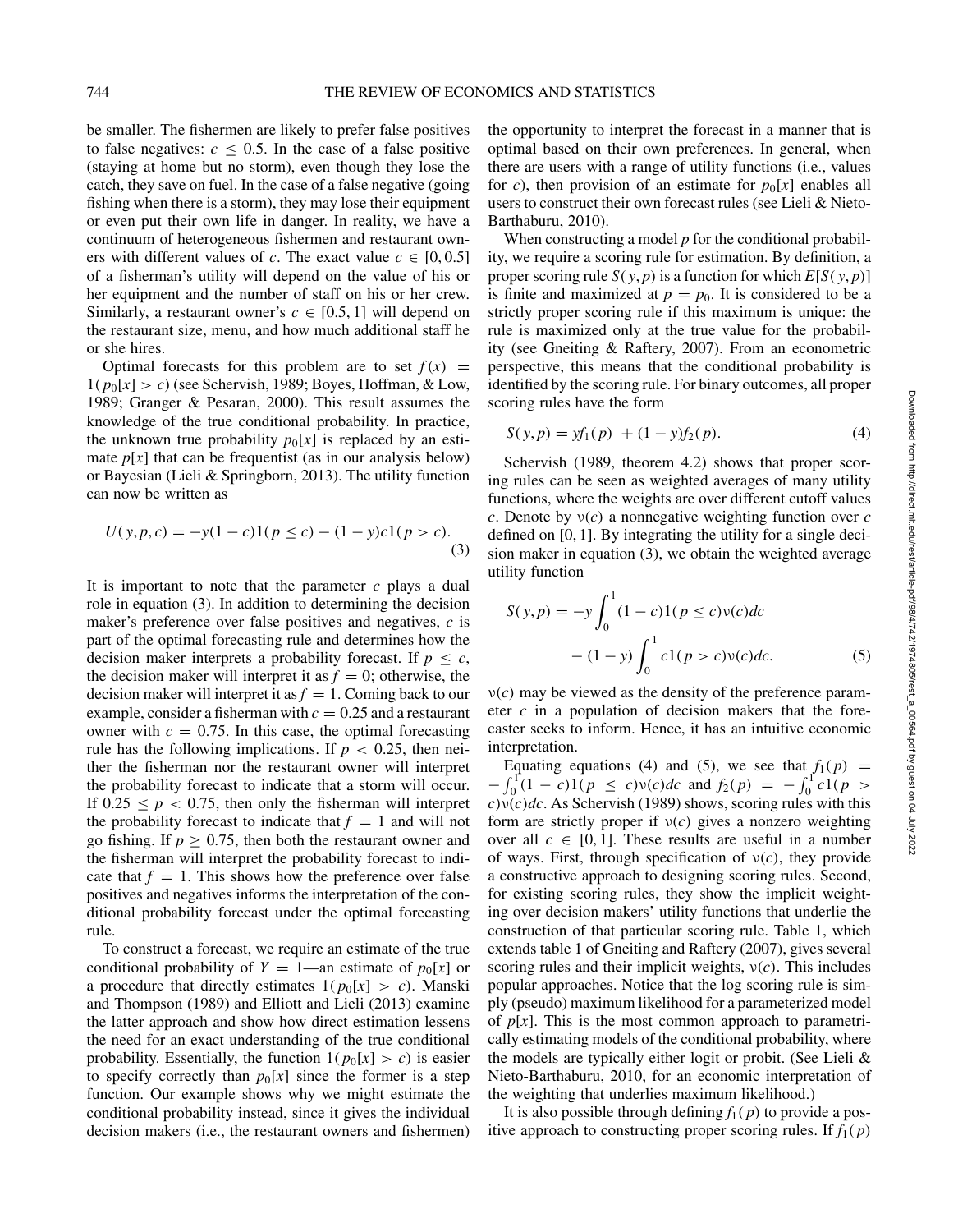| Name         | $f_1(p)$                     | $f_2(p)$                       | $\nu(c)$                               | Source                      |
|--------------|------------------------------|--------------------------------|----------------------------------------|-----------------------------|
| Log          | ln(p)                        | $ln(1-p)$                      | $[c (1 - c)]^{-1}$                     | Good (1952)                 |
| (half) Brier | $-\frac{1}{2}(1-p)^2$        | $-\frac{1}{2}p^2$              | 1                                      | Brier (1950)                |
| Spherical    | $\frac{p}{\sqrt{1-2p+2p^2}}$ | $\frac{1-p}{\sqrt{1-2p+2p^2}}$ | $(1 - 2c + 2c^2)^{-3/2}$               | Toda (1963)                 |
| Boosting     | $-\sqrt{\frac{1-p}{p}}$      | $-\sqrt{\frac{p}{1-p}}$        | $\frac{1}{2} [c (1-c)]^{-\frac{3}{2}}$ | Buja et al. (2005)          |
| As1          | $ln(p) - p + 1$              | $-p$                           | $c^{-1}$                               |                             |
| As2          | $p-1$                        | $p + \ln(1-p)$                 | $(1-c)^{-1}$                           | Gneiting and Raftery (2007) |
|              |                              |                                |                                        |                             |

Table 1.—Summary of the Scoring Rules We Consider

See equations (4) and (5) for details.

and  $f_2(p)$  are once differentiable such that  $\partial f_1(p)/\partial p > 0$ for  $p \in (0, 1)$  and

$$
\frac{\partial f_2(p)}{\partial p} = -\frac{\partial f_1(p)}{\partial p} \left( \frac{p}{1-p} \right),\tag{6}
$$

then  $S(y, p)$  in equation (4) is a proper scoring rule with

$$
\nu(c) = \frac{\partial f_1(c)}{\partial c} \left( \frac{1}{1 - c} \right).
$$

This result was obtained by Shuford et al. (1966), restated in theorem 4.1 of Schervish (1989). Notice that this relates  $f_1(p)$  to  $f_2(p)$  through their slopes at any *p*. Hence, one can construct a proper scoring rule by defining  $f_1(p)$  and constructing  $f_2(p)$  using this restriction. For example, set  $f_1(p) = p$ , so  $\partial f_1(p)/\partial p = 1 > 0$  for all *p*. Now  $v(c) =$  $(1 - c)^{-1} > 0$  for  $c \in (0, 1)$ . Using this  $v(c)$  results in a proper scoring rule. To obtain  $f_2(p)$ , we solve

$$
f_2(p) = -\int_0^p c v(c) dc
$$
  
= 
$$
-\int_0^p \frac{c}{1-c} dc.
$$

Integrating, we obtain  $f_2(p) = p + \ln(1 - p)$  and hence

$$
S(y, p) = yp + (1 - y)[p + \ln(1 - p)].
$$

This is a strictly proper scoring rule. It is also worth mentioning that convex combinations of strictly proper scoring rules are also strictly proper.3

For either of these directions, it is an outcome of the process that we obtain an understanding of  $v(c)$ , the weights over the individual decision makers. The weighting functions for various popular scoring rules given in table 1 are pictured



Figure 1.—Weighting Functions ν*(c)* for the Scoring Rules in Table 1

All functions have been multiplied by a scaling factor for comparability.

in figure 1. We see that the log score and Boosting loss correspond to U-shaped weighting functions, each placing very similar weights over *c*. The weighting functions of the Brier and spherical score are flat and bell shaped, respectively. All of the popular rules are symmetric around  $c = 0.5$ , the point of indifference between false negatives and false positives. There is no obvious reason why this might be appropriate in general for situations where distributional forecasts are to be provided. In our simplified example of forecasting storms, where we have the restaurant owners ( $c \geq 0.5$ ) and the fishermen ( $c \leq 0.5$ ), the forecaster may prefer to weigh the restaurant owners' and fishermen's utility functions, for example, according to their proportion in the region's population or based on economic revenues. Thus, this weighting may have a social, political, or economic motivation. This paper is not concerned with the justification of a particular weighting scheme over another. Our goal is to show that the choice of the weighting function and thereby the scoring rule

<sup>&</sup>lt;sup>3</sup>To see this, consider the example of a convex combination of the log score and As1 score, which we use as an example in section IIC. Each of these scores is maximized in expectation by the true probability. Hence, any convex combination of the two is also maximized in expectation by the true probability and thus defines a strictly proper scoring rule itself. Alternatively, note that a convex combination of the log and As1 scores again satisfies the relationship in equation (6), and thus inherits strict propriety.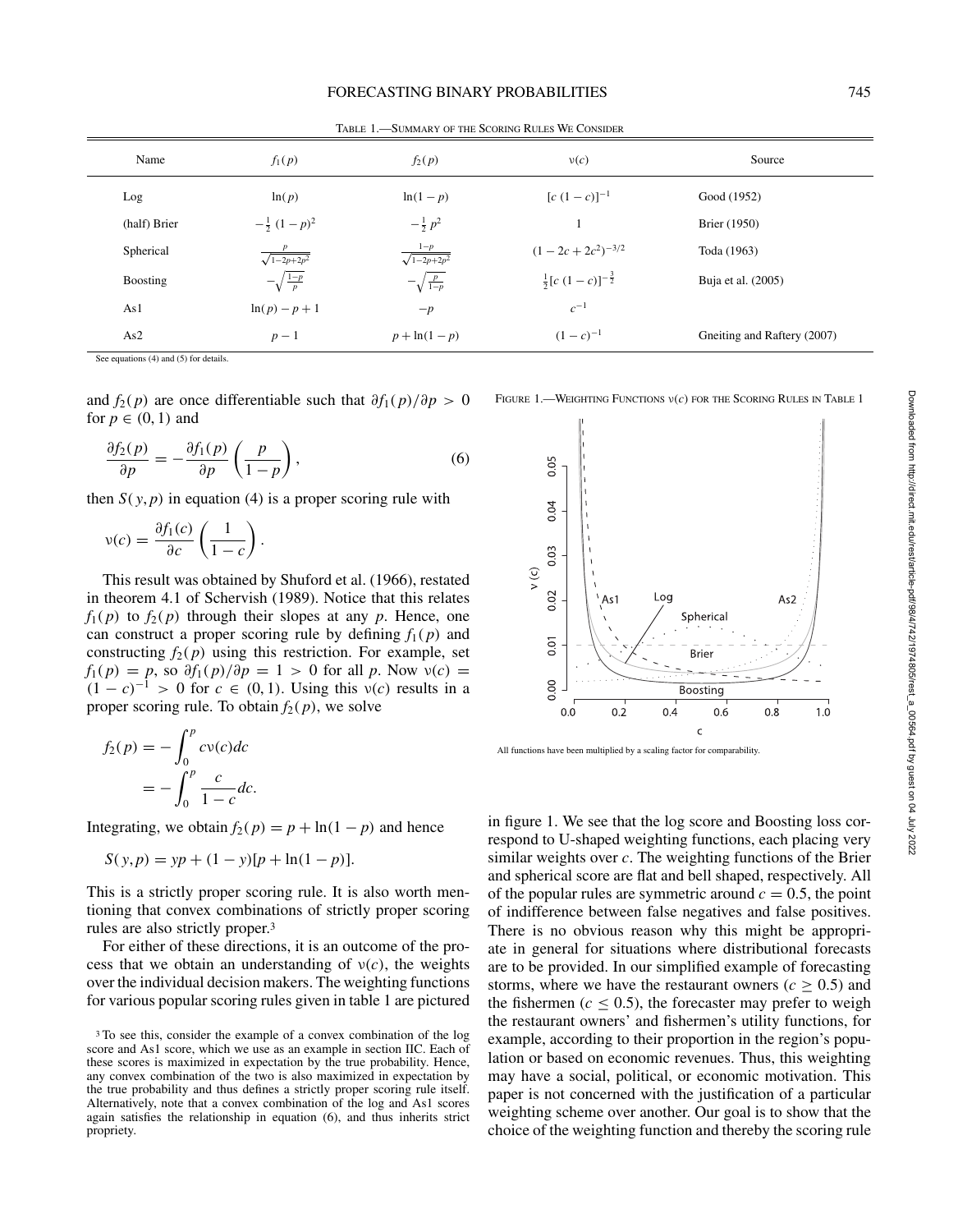may have consequences on conditional probability forecasts and individual decision making in practice.

Buja et al. (2005) and Merkle and Steyvers (2013) use the beta distribution to parameterize the weighting function ν*(c)*. This leads to a flexible two-parameter family of scoring rules. A somewhat simpler approach is to directly choose a given shape for  $v(c)$ . This is exemplified by the As1 and As2 scoring rules shown in figure 1. In the first of these rules, we set ν*(c)* so that it heavily weights small values of *c* relative to large values. This would be a situation where forecasters that are extremely averse to losses from false negatives are heavily weighted. The specification of As2 does the reverse of this, heavily weighting forecasters who are heavily averse to false positives.<sup>4</sup> By specifying  $v(c)$  directly according to a reasonable weighting function, the results presented above allow us to construct economically meaningful scoring rules that are strictly proper. This situation, which draws on the existence of the Schervish (1989) representation for scoring rules, helps to bridge the gap between economic and statistical forecast evaluation criteria.

# *B. Scoring Rules and Parameter Estimation*

For all of the choices of proper scoring rules, one can consider estimating  $p[x]$  using the scoring rule as a loss function. Consider linear index models:  $p[x] = p(x|\theta)$ . With data  ${y_t, x_t}_{t=1}^T$ , we can consider estimating the parameters of the model from the maximization

$$
\hat{\theta} = \arg \max_{\theta \in \Theta} \sum_{t=1}^{T} S(y_t, p(x'_t \theta)).
$$

For example, for the log scoring rule and  $p(x'_t\theta) = e^{x'_t\theta}/(1 +$  $e^{x'_t \theta}$ , this would be maximum likelihood of the logit model. For the same model with the half Brier score as the scoring rule, this would be nonlinear least squares estimation of the logit model. Various combinations of scoring rules and models could be employed to obtain a parameter estimate  $\hat{\theta}$ , and from this, an estimate of the conditional probability that the outcome is  $1, p(x|\hat{\theta})$ , for any possible *x*. Under fairly general conditions,  $\hat{\theta} \stackrel{p}{\rightarrow} \theta^*$ , where

$$
\theta^* = \arg \max_{\theta \in \Theta} E[S(y_t, p(x_t^{\prime}\theta))].
$$

The following theorem provides a set of conditions for achieving this consistency result. As detailed below, the theorem can be seen as a special case of M-estimation (Wooldridge, 1994), adapted to the situation of using strictly proper scoring rules and binary models.

**Theorem 1.** *Assume:*

*a. S(*.*) is a strictly proper scoring rule. b.*  $θ ∈ Θ ⊂ \mathbb{R}^k$ *, where*  $Θ$  *is compact.* 

- *c. For each*  $y_t$  ∈ {0, 1},  $x_t$  ∈  $\mathbb{X}$ ,  $f_1(p)$ ,  $f_2(p)$  *are measurable and differentiable in p and*  $p(x_t, \theta)$  *<i>is measurable and differentiable in* θ.
- *d.*  $E|f_i(p(x_i\theta))|^{r+\delta} < \Delta < \infty$  for  $i = 1, 2, \delta > 0, r \ge 1$  $\int_{K}^{H} p(x_t | \theta) p(x_t | \theta) - p(x_t | \theta) p'(x_t | \theta)$  $K < \infty$ .
- *e.* {*yt*, *xt*} *are strictly stationary mixing processes with uniform mixing size*  $-r/(2r - 1)$  *with*  $r \geq 1$  *or strong mixing of size*  $-r/(r-1)$ ,  $r > 1$ .
- *f.*  $E \Vert x_t \Vert^{r+\lambda} < \Delta_1 < \infty$  *for*  $r \ge 1$  *and*  $\lambda > 0$ *.*

Then 
$$
\hat{\theta} \stackrel{p}{\rightarrow} \theta^*
$$
 where  $\theta^* = \arg \max_{\theta \in \Theta} E[S(y_t, p(x_t^{\prime}\theta))].$ 

**Proof.** The proof follows from using these conditions to show that the conditions of theorems 4.2 and 4.3 of Wooldridge (1994) hold. First, via theorem 4.2, the conditions are sufficient that max $_{\theta \in \Theta}$   $|T^{-1} \sum_{t=1}^{T} S(y_t, p(x_t^{\prime} \theta))|$  $-E[S(y_t, p(x'_t\theta))] \rightarrow 0$ , so the objective function converges to its expected value uniformly in θ. Conditions b and c yield the theorem's conditions i and ii. For theorem 4.2 part iv, notice that for all  $\theta_1, \theta_2 \in \Theta$ , the mean value theorem and equation (6) yield that

$$
\begin{split}\n& \left| S(y_t, p(x_t'\theta_1)) - S(y_t, p(x_t'\theta_2)) \right| \\
&= \left| f_1'(p(x_t'\theta)) p'(x_t'\theta) \left( \frac{y_t - p(x_t'\theta)}{1 - p(x_t'\theta)} \right) x_t'(\theta_1 - \theta_2) \right|, \\
&\leq \left| f_1'(p(x_t'\theta)) p'(x_t'\theta) \left( \frac{y_t - p(x_t'\theta)}{1 - p(x_t'\theta)} \right) x_t \right| \left\| \theta_1 - \theta_2 \right\|, \\
&= \left| f_1'(p(x_t'\theta)) p'(x_t'\theta) \left( \frac{y_t - p(x_t'\theta)}{1 - p(x_t'\theta)} \right) \right| \left\| x_t \right\| \left\| \theta_1 - \theta_2 \right\|, \\
&\leq \left| f_1'(p(x_t'\theta)) p'(x_t'\theta) \left( \frac{1}{1 - p(x_t'\theta)} \right) \right| \sqrt{x_t' x_t} \left\| \theta_1 - \theta_2 \right\|, \\
&\leq K \sqrt{x_t' x_t} \left\| \theta_1 - \theta_2 \right\|,\n\end{split}
$$

where  $\tilde{\theta}$  is an intermediate value for  $\theta$ . Parts iii and ivb require that  $S(y_t, p(x_t|\theta))$  and  $\sqrt{x_t x_t}$  satisfy a WLLN pointwise in θ. These results follow from assumptions d through f, which are sufficient for a WLLN via corollary 3.48 of White (2001). Notice that  $E[S(y_t, p(x_t/\theta))]^q$  for any integer *q* is equal to  $E[y_t f_1(p(x_t' \theta))^q + (1 - y_t) f_2(p(x_t' \theta))^q]$  which is finite given d for  $q \leq r + \delta$ . A WLLN for  $\sqrt{x_i x_i}$  follows directly from assumptions e and f. Consistency of the estimate  $\hat{\theta}$  follows from the conditions being sufficient for theorem 4.3 of Wooldridge (1994). Condition M1 and M2 follow directly from assumptions b and c, along with the results presented for uniform convergence of the average of the objective function. Condition M3 follows directly from assumption a.

Assumption a ensures that the scoring rule is strictly proper and thus admits the decomposition in equation 4. Furthermore, it ensures that the objective function attains a unique maximum at  $\theta^*$ . If *S*(.) is relaxed to be a proper

<sup>4</sup> Gneiting and Raftery (2007, example 5) show that the As2 rule is also a member of the Buja et al. (2005) family of scoring rules.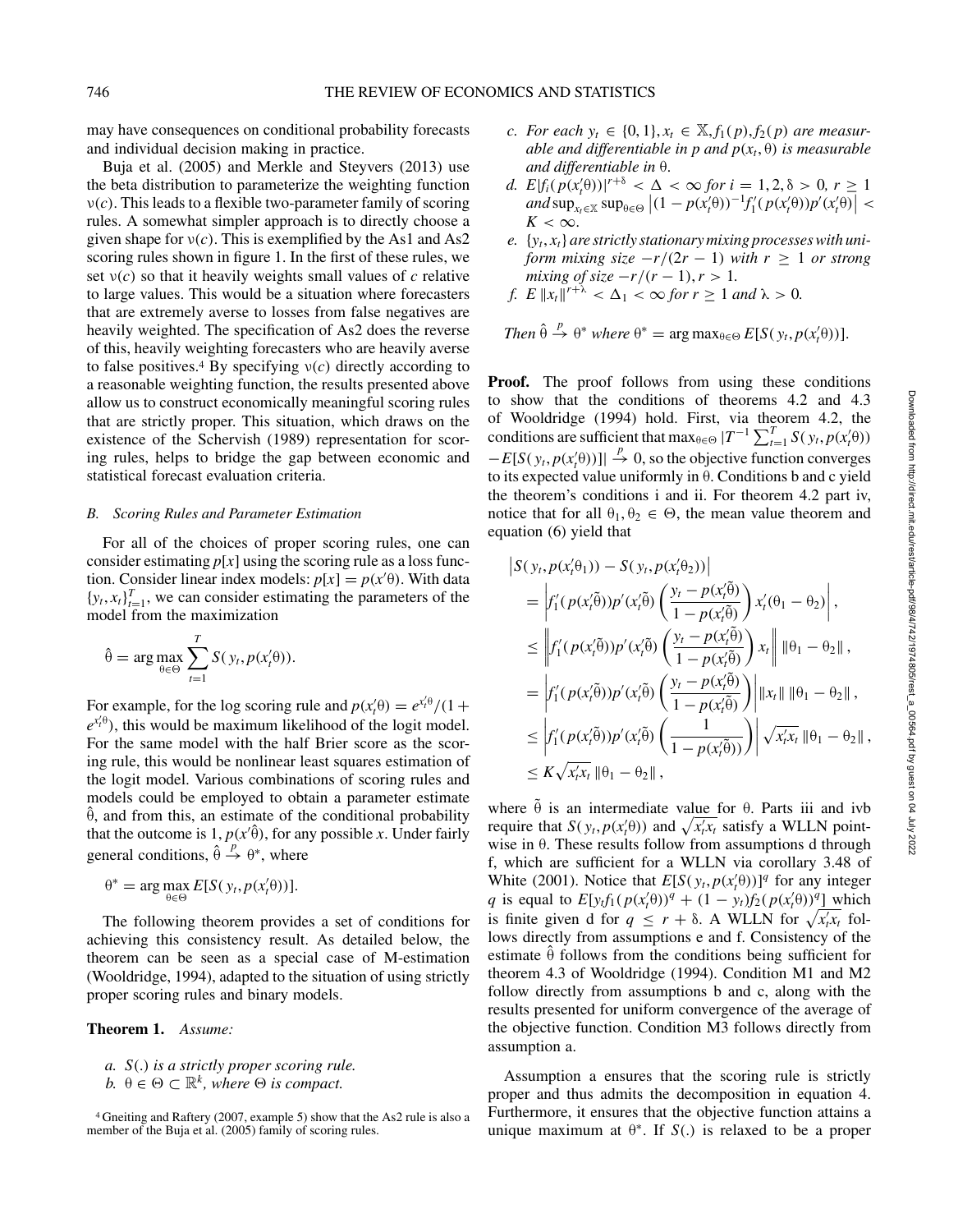scoring rule that is not necessarily strictly proper, then a result similar to theorem 1 still holds. In this case,  $E\left[S(y_t, p(x_t^j \hat{\theta}))\right] \stackrel{p}{\rightarrow} \max_{\theta \in \Theta} E\left[S(y_t, p(x_t^j \theta))\right]$ , which is sufficient to justify the procedure. Assumption b is the standard requirement to ensure a maximum. Assumption c is a standard regularity condition. The conditions in d relate to the scoring rule and model being employed, and are functions of both of these choices. The first part of d ensures that expected loss exists. The second part is employed as part of the requirements for uniform consistency of the objective function. This assumption seems strong; however, it holds widely since these objects are functions of  $p(x_t^1\theta)$ , which is bounded between 0 and 1 for all  $x_t$  and  $\theta$ . For notational brevity, let  $s_t = x'_t \theta$ . For example, consider the half Brier score with a logit model for the conditional probability that  $y_t = 1$ . Then  $f'_1(p(s_t)) = 1 - p(s_t)$  and  $p'(s_t) = p(s_t)(1 - p(s_t))$  so  $|(1 - p(s_t))^{-1}f'_1(p(s_t))p'(s_t)| =$  $|p(s_t)(1 - p(s_t))| \le 0.5$ ; hence, the second part of assumption d is satisfied. In this case,  $E[f_1(p(s_t))]^{r+\delta} = E$ | −  $0.5(1 - p(s<sub>t</sub>))^{2}|^{r+δ}$  ≤ 0.5<sup>*r*+δ</sup>, and so is finite for all *r*, δ finite. For the log score with a logit model for the conditional probability, we have that  $f'_1(p(s_t))p'(s_t) = (1$  $p(s_t)$ ) and so  $|(1 - p(s_t))^{-1} f'_1(p(s_t)) p'(s_t)| = 1$ . For the spherical scoring rule,  $f'_1(p(s_t)) = (1 - p(s_t))/(p(s_t))^2 +$  $(1 - p(s_t))^2)^{3/2}$ . Hence,  $|(1 - p(s_t))^{-1}f'_1(p(s_t))p'(s_t)| =$ <br> $|(p(s_t)(1 - p(s_t)))/((p(s_t))^2 + (1 - p(s_t))^2)^{3/2}| \leq 2^{-1/2}$ ,  $\Big| \leq 2^{-1/2},$ and so this is also bounded.

The mixing assumptions in e impose a limit on the degree of time series dependence in the data. The requirement of strict stationarity gives meaning to the idea that we obtain the true conditional probability, at least asymptotically, when the model is correctly specified. If the data are not strictly stationary, then we can still obtain consistency results; however, the interpretation of  $\theta^*$  changes to being a limiting value that minimizes the average expected losses over time. It is worth noting that some strictly proper scoring rules, such as the half Brier and spherical scores considered in this paper, are bounded. For bounded scoring rules, the assumptions of theorem 1 can be relaxed. First, the technical requirements of assumption d either become obsolete or are trivially satisfied. Second, assumption f, which ensures a WLLN for  $\sqrt{x'_t x_t}$ , is not required.<sup>5</sup>

Conceptually, the main purpose of theorem 1 is to illustrate that the structure of scoring rules makes them well suited for designing (consistent) parameter estimators in the tradition of M-estimators (e.g., Hayashi, 2000; see also Gneiting & Raftery, 2007). There are many possible sets of assumptions (e.g., various ways of restricting time series

dependence) that could lead to the statement of theorem 1. Our chosen set of assumptions aims to strike a balance between generality and clarity of presentation, although results under alternative trade-offs between conditions are possible. Furthermore, results under more primitive conditions are available in more specialized settings. For example, de Jong and Woutersen (2011) analyze consistency in the important special case of a correctly specified probit model with lagged dependent variables, estimated via maximum likelihood. See their theorems 1 and 2 for low-level conditions that guarantee limited dependence properties of the data-generating process and their theorem 3 on consistency.

In terms of understanding the results for forecasting binary outcomes, two results follow directly. First, if the model is correctly specified, that is,  $p_0[x_t] = p(x_t^{\prime} \theta_0)$ , then for all strictly proper scoring rules,  $\theta^* = \theta_0$ . Hence, all strictly proper scoring rules will give the same true conditional probability asymptotically. This follows directly from the fact that strictly proper scoring rules are uniquely maximized by the true conditional probability. Thus, if the model is correctly specified, the choice of the best scoring rule to use depends not on the reasonableness of  $θ^*$  but instead on the efficiency of the estimator  $\hat{\theta}$  obtained by maximizing a particular scoring rule. The popularity of the MLE derives from the fact that it is an efficient parameter estimator under correct specification. However, it should be understood that the latter strong assumption is crucial in establishing the optimality of the MLE.

When the model is not correctly specified, there is no reason that  $\theta^*$  should be the same over different scoring rules. In practice, they will differ, and then so will the estimated conditional probability even asymptotically. Hence, decisions made for any particular loss function for the decision maker (value for *c)* will also differ across scoring rules. Scoring rules placing more weight on high values of *c* will provide probability forecasts, which are most useful for decision makers with high values of *c*, and vice versa. In order to attain (asymptotic) optimality, the scoring rule chosen for estimating the parameters of the model should match the scoring rule used to evaluate the probability forecast. Under the conditions above, the magnitude of this effect depends on how  $\theta^*$  varies with the choice of scoring rule. Since both scoring rules and models tend to be very nonlinear, this relationship will generally be complex. The analytical example in section IIC and the Monte Carlo results in section III provide evidence on this issue.

In choosing between scoring rules, a forecaster needs to trade off the loss from using a scoring rule other than the log score under correct specification with the gains this approach brings when the model is misspecified. The first consideration then is how plausible it would be to assume that the model is correctly specified. In most applications, especially those unmotivated by any underlying economic or scientific theory, this would be a difficult assumption to make. Nonetheless, it would generally be considered, and the answer is specific to the forecasting problem.

<sup>&</sup>lt;sup>5</sup>To see this, note that if  $\sup_{\theta \in \Theta} |S(y_t, p(x_t^{\theta}))| < C$ , it follows that  $\left| S(y_t, p(x_t \theta_1)) - S(y_t, p(x_t \theta_2)) \right| < 2C$ . This means that the stochastic upper bound in the proof of theorem 1 can be replaced by a constant. Hence, a WLLN for the upper bound is trivially satisfied, and assumption f becomes obsolete. Furthermore, the second part of assumption d, which is used in the general case to bound the term  $\left| S(y_t, p(x_t/\theta_1)) - S(y_t, p(x_t/\theta_2)) \right|$ , is no longer required. Finally, the first part of essentiation d is outerpretically estimated required. Finally, the first part of assumption d is automatically satisfied since the  $f_i(p(x_i/\theta))$ ,  $i = 1, 2$ , are bounded.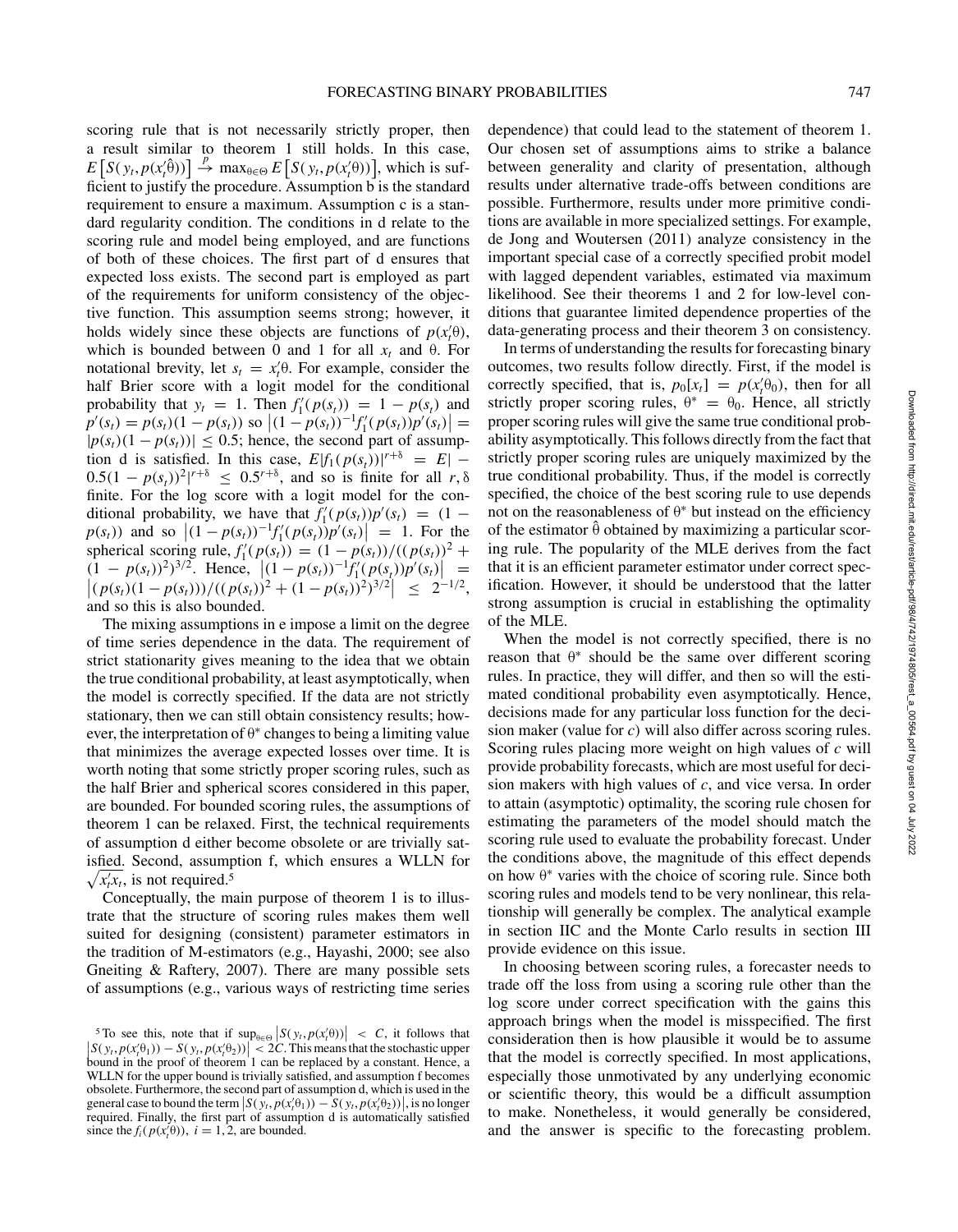The second consideration is how large the gains are from using the matching strategy under misspecification of the model.

## *C. Misspecification: An Analytical Example*

In order to illustrate how the choice of scoring rule matters, we will give an analytical example where we examine the effect of trading off between two specific scoring rules on  $\theta^*$ . The scoring rules we consider are given in table 1, the log, and As1 scores. The former is the log likelihood; the latter is an asymmetric scoring rule that emphasizes a better fit for smaller probabilities versus larger probabilities. We can write a composite scoring rule indexed by  $\lambda \in [0, 1]$ that nests both of them:

$$
S_{\lambda}(y, p(x'\theta)) = y \ln(p(x'\theta)) + y\lambda(1 - p(x'\theta))
$$
  
+ (1 - y)(1 - \lambda) \ln(1 - p(x'\theta))  
+ (1 - y)(-\lambda)p(x'\theta). (7)

For  $\lambda = 0$ ,  $S_0(y, p(x|\theta))$  gives the log score. For  $\lambda = 1$ ,  $S_1(y, p(x|\theta))$  is the As1 score. For all  $\lambda \in [0, 1]$ ,  $S_\lambda(y, p(x|\theta))$ is a proper scoring rule, since propriety carries over to convex combinations of two proper scoring rules.

Let  $\theta^*$  denote the maximizer of the objective function defined by the scoring rule, with

$$
\theta^* = \arg \max_{\theta \in \Theta} E_{X,Y} \left\{ S_{\lambda}(Y, p(X'\theta)) \right\}
$$
  
= 
$$
\arg \max_{\theta \in \Theta} E_X \left\{ E_{Y|X} \left( S_{\lambda}(Y, p(X'\theta)) \right) \right\}.
$$

We can write the conditional expectation in the above objective function as follows:

$$
E_{Y|X} (S_{\lambda}(Y, p(X'\theta))) = p_0[X] \ln(p(X'\theta)) + \lambda p_0[X]
$$
  
+ (1 - p\_0[X])(1 - \lambda)  

$$
\times \ln(1 - p(X'\theta)) - \lambda p(X'\theta).
$$

For simplicity, we assume in the following that *X* is scalar. As demonstrated in section A of the online appendix, extending the example to include an intercept is possible but appears to complicate the analysis without a compensating gain in insight.

The probit and logit link functions *p(*.*)* are by far the most common choices in the literature.6 Koenker and Yoon (2009) survey several other choices. Here, we do not make specific assumptions about *p*, except that it does not depend on estimands other than θ. Assuming sufficient regularity conditions to apply the dominated convergence theorem (DCT), the first-order condition for a maximum is

$$
\int_{\mathbb{X}} \frac{\partial E_{Y|X} \left( S_{\lambda}(Y, p(X'\theta)) \right)}{\partial \theta} \bigg|_{X=x} f_X(x) \, dx = 0,
$$

<sup>6</sup> In the probit case,  $p(\cdot)$  is the cumulative distribution function (cdf) of a standard normal variable. For the logit,  $p(z) = [1 + \exp(-z)]^{-1}$  is the cdf of a standard logistic variable.

where  $f_X(.)$  is the unconditional probability density function (pdf) of *X*. Computing the expression explicitly and subsuming *x*, we obtain

$$
\int_{\mathbb{X}} \left\{ p_0 \left( \frac{1}{p} - \lambda \right) - (1 - p_0) \left( \frac{1 - \lambda}{1 - p} + \lambda \right) \right\} p' x f_X(x) dx
$$
  
= 0, (8)

where  $p' \equiv \frac{\partial p(z)}{\partial z}\Big|_{z=x\theta^*}$ .

The first-order condition in equation (8) gives a highly nonlinear implicit characterization of the limiting parameter estimate  $\theta^*$ . However, our setting (involving a single parameter  $\lambda$  to characterize the employed scoring rule) allows us to nevertheless analyze how  $\theta^*$  varies across scoring rules. Again assuming applicability of the DCT and using implicit differentiation, we obtain

$$
\frac{\partial \theta^*}{\partial \lambda} = \frac{\int_{\mathbb{X}} \frac{(p_0 - p)pp'}{p(1-p)} x f_X(x) dx}{\int_{\mathbb{X}} \left[ \frac{(p_0 - p)(1 - \lambda pp')'}{p(1-p)} - \frac{(p_0(1-p)^2 + (1-p_0)(1 - \lambda)p^2)p'^2}{p^2(1-p)^2} \right] x^2 f_X(x) dx}.
$$
\n(9)

Equation (9) makes explicit how a change in the scoring rule, which is expressed here by differentiating with respect to  $\lambda$ , affects the probability limit  $\theta^*$  of the parameter estimator. The denominator of the above expression is always negative because it is the second derivative of the objective function,  $E_{X,Y}$   $(S_{\lambda}(Y, p(X' \theta)))$ , evaluated at  $\theta^*$ . However, the sign of the numerator may change depending on the truth, the model, and the density of *X*.

Under correct specification  $(p_0[X] = p(X'\theta_0))$ , the numerator in equation (9) becomes 0, and we get  $\frac{\partial \theta^*}{\partial \lambda} = 0$ . This result holds irrespective of the link function  $p$  and the distribution  $f_X(x)$ . It mirrors the fact that the composite scoring rule in equation (7) is strictly proper for any  $\lambda \in [0, 1]$ . This implies that  $\theta^* = \theta_0$  regardless of the value of  $\lambda$ . Hence, the choice of scoring rule is irrelevant under correct specification, at least in terms of the probability limit of the parameter estimator.

Under misspecification, it still holds that the denominator of equation (9) is always negative. Hence, the numerator will determine the sign of *∂*θ<sup>∗</sup>*/∂*λ. We first examine when the sign is 0 (i.e., the choice of scoring rule does not matter) in the following theorem.

# **Theorem 2.** *Assume*

a. 
$$
p_0[x] = 1 - p_0[-x]
$$
.  
\nb.  $p[x] = 1 - p[-x]$ , p is differentiable in x.  
\nc.  $f_X(x) = f_X(-x)$ ,  $f_X \ge 0$ ,  $dim(X) = dim(\theta) = 1$ ,  $E[X] = 0$ .

*In addition, assume conditions a–f in theorem 1 hold, and define*  $\mathbb{X}^+ = \mathbb{X} \cap [0, \infty)$  *and*  $\mathbb{X}^- = \mathbb{X} \cap (-\infty, 0]$ *.*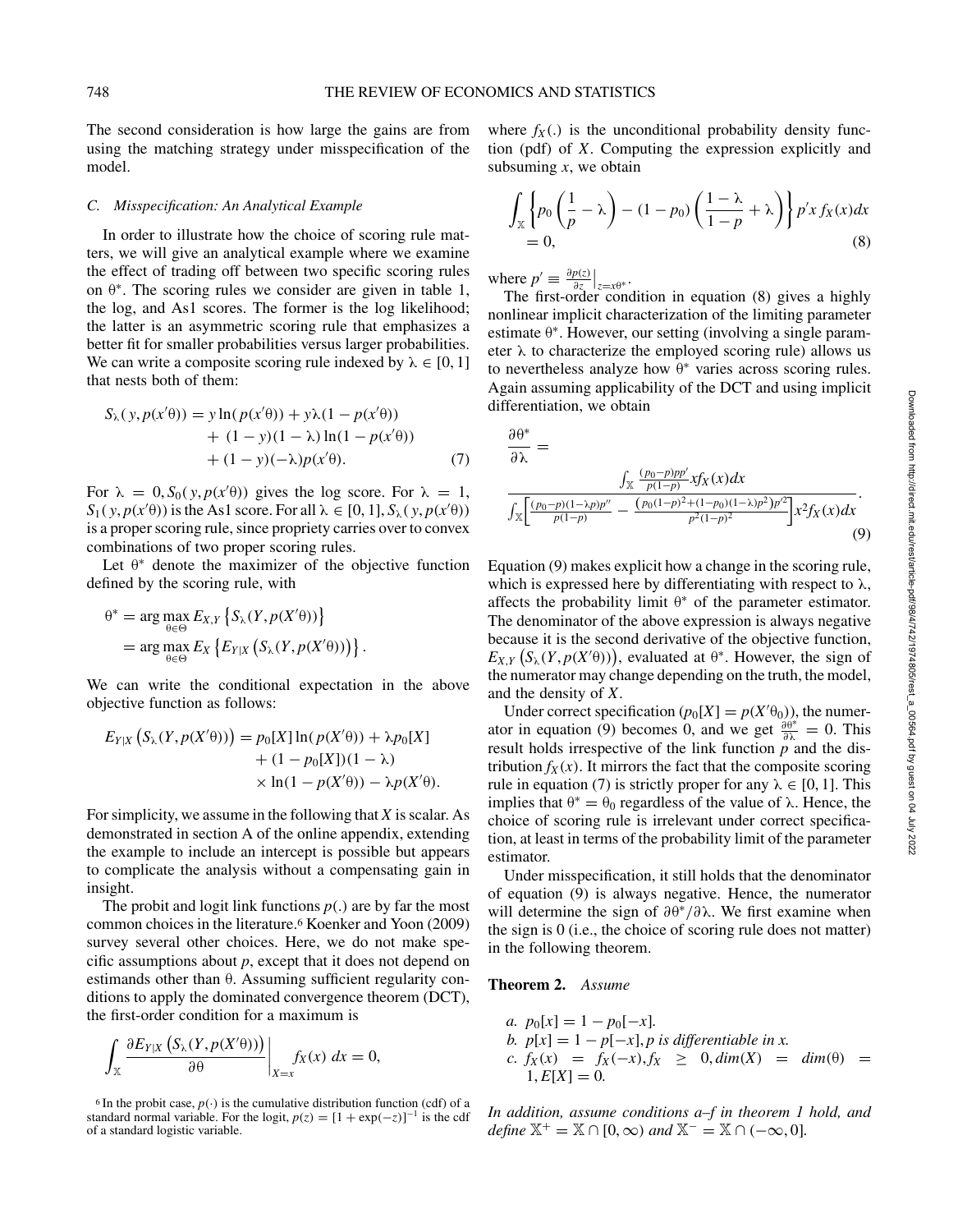*Then*

$$
\frac{\partial \theta^*}{\partial \lambda} = 0
$$

*if and only if*

$$
\int_{\mathbb{X}^+} (p_0[x] - p[x])^+ \frac{p'[x]x}{p[x](1 - p[x])} f_X(x) dx
$$
\n
$$
= \int_{\mathbb{X}^+} (p_0[x] - p[x])^- \frac{p'[x]x}{p[x](1 - p[x])} f_X(x) dx, \quad (10)
$$

*By symmetry, equation (10) also holds on*  $\mathbb{X}$ <sup>−</sup>.

**Proof.** Relating to the numerator of equation (9), we define

$$
g[x] = \frac{(p_0[x] - p[x])p[x]p'[x]}{p[x](1 - p[x])}x.
$$

Assumptions a and b from the statement of the theorem imply that

$$
p_0[x] - p[x] = -(p_0[-x] - p[-x]),
$$
  
\n
$$
p[x](1 - p[x]) = p[-x](1 - p[-x]),
$$
  
\n
$$
p'[x] = p'[-x],
$$

assuming that *p* is differentiable in *x*. Note that the first equality means that the approximation error due to the chosen model is point symmetric about the origin. The latter equalities depend on the approximation model only and hold for commonly used specifications such as probit and logit. These relationships, together with calculations detailed in section A of the online appendix, imply that

$$
\int_{\mathbb{X}} g[x] f_X(x) dx
$$
\n
$$
= \int_{\mathbb{X}^+} (p_0[x] - p[x]) \frac{p'[x]x}{p[x](1 - p[x])} f_X(x) dx.
$$

Note that all quantities on the right-hand side of the last equality are nonnegative, except for  $p_0[x] - p[x]$ . Thus, the result follows that it would equal 0 iff

$$
\int_{\mathbb{X}^+} (p_0[x] - p[x])^+ \frac{p'[x]x}{p[x](1 - p[x])} f_X(x) dx
$$
  
= 
$$
\int_{\mathbb{X}^+} (p_0[x] - p[x])^- \frac{p'[x]x}{p[x](1 - p[x])} f_X(x) dx,
$$

where  $(h[x])^{+} = |h[x]|1$ {sign $(h[x]) = +1$ } and  $(h[x])^{-} =$  $|h[x]|1$ {sign $(h[x]) = -1$ }. By symmetry, the same holds for the integral of the same term over X<sup>−</sup>.

In theorem 2, assumptions a and b are point-symmetry conditions on  $p_0$  and  $p$ , respectively, and c ensures that  $X$  is symmetric about the origin. Together, assumptions a and b imply the point symmetry of  $p_0 - p$  about the origin.

Theorem 2 gives precise conditions under which the choice of scoring rule, and thus the weighting over decision makers, has no impact on the limiting parameter estimate  $\theta^*$ . The intuition here is that on each part of the support of *X*, the model overestimates and underestimates the true conditional probability. In addition, the upward and downward prediction error averaged as in the above equation are equal on  $\mathbb{X}^+$ and X<sup>−</sup>, respectively. This excludes a situation where the model tends to overestimate the true conditional probability on X<sup>+</sup> and underestimate it on X<sup>−</sup>, or vice versa. In practice, the symmetry requirements imposed on the model (assumption b in theorem 2) hold for the widely used logit and probit specifications. The symmetry requirements imposed on the true conditional probability, as well as the density of *X* (assumptions a and c in theorem 2), may be unrealistic for many applications. We next provide Monte Carlo evidence on the role of scoring rules under various scenarios that either do or do not satisfy the conditions of theorem 2.

# **III. Numerical Demonstration of the Results**

This section illustrates the results in theorem 2 for both the asymptotic problem and finite samples. We consider four data-generating processes (DGPs) given in table 2, as well as the scoring rules in table 1. In DGP #1, the symmetry conditions on the conditional probability under the true and misspecified models as well as on the marginal distribution of X, assumptions a to c in theorem 2, are fulfilled. DGP #2 and #3 are variants of DGP #1 where the symmetry condition on the true conditional probability (a) and on the distribution of *X* (c), respectively, are violated. DGP #4 presents an example where both conditions a and c are violated.<sup>7</sup>

## *A. Asymptotic Problem*

The necessary and sufficient conditions in equation (10) of theorem 2 give us an insight into how certain symmetry conditions jointly determine whether the choice over scoring rules has an effect on the estimated parameter and, thereby, the conditional probability. In this section, we seek to illustrate this insight for the asymptotic problem. To do so, for each scoring rule *j*, we compute  $\theta_j^*$  for the misspecified logit model given in table 2 numerically, based on a sample of size 1,000,000. The parameters are reported in table 3. Since all other elements of the forecast are identical, the difference between the conditional probability under various scoring rules is due to the difference in  $\theta_j^*$ . Figure 2 plots the conditional probability for all scoring rules under DGPs #1 to #4.8 The plot for DGP #1 gives a case where the choice

<sup>&</sup>lt;sup>7</sup>In fact, the true conditional probability  $p_0(X)$  is not even defined for  $X < 0$ .

<sup>8</sup> For better display, figures 2, 3, and 5 omit the results for the Brier and Boosting scores. The results for Brier are similar to the ones for the spherical score, and the results for Boosting are similar to the ones for the log score. The online appendix contains color versions of the figures, covering all six scoring rules.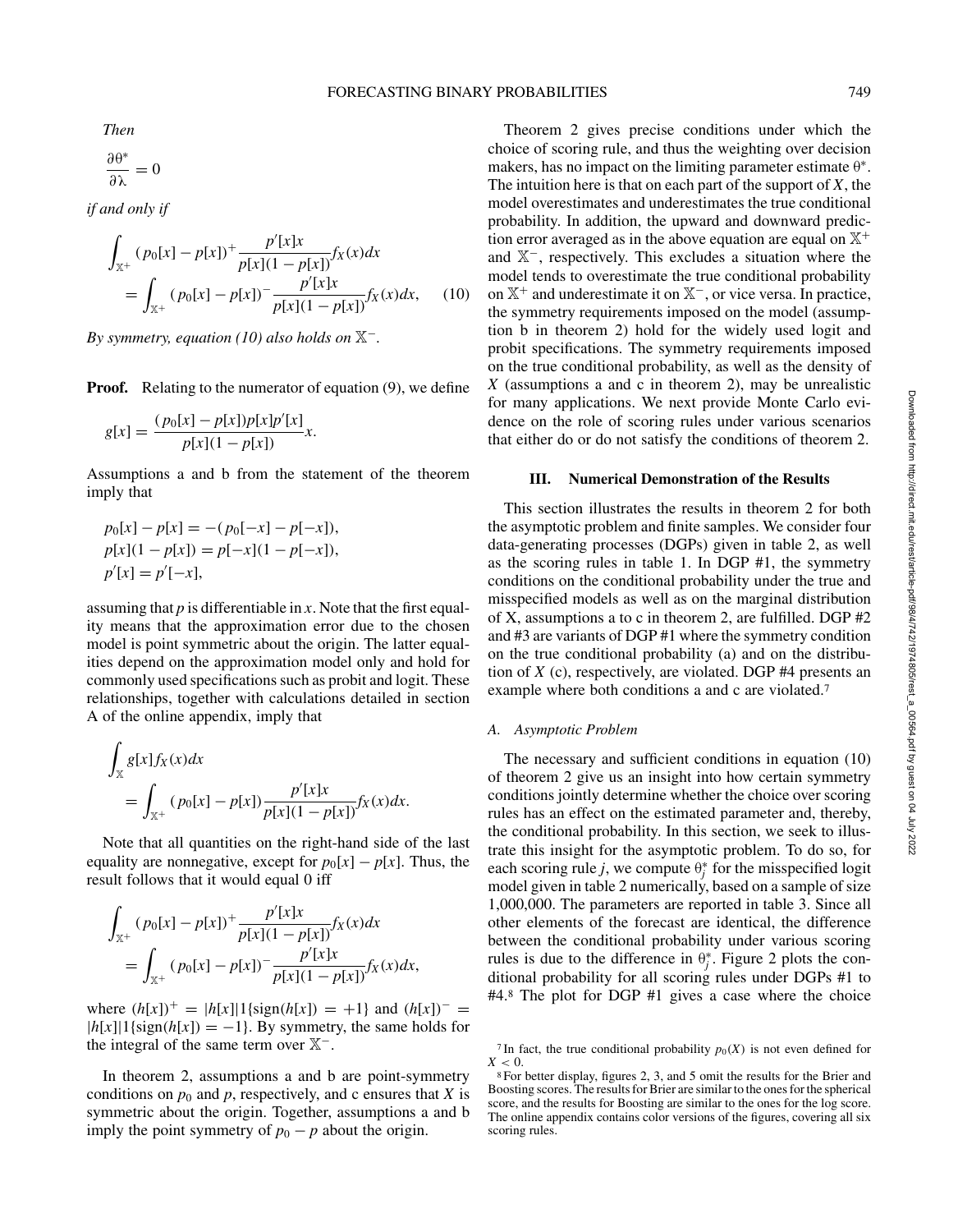| $\overline{DGP}$ #                                 | $p_0(X)$                                                                           | JX                                                         | Correctly Specified<br>Model $(p_0)$                                                                                      | Misspecified<br>Model $(p)$ |
|----------------------------------------------------|------------------------------------------------------------------------------------|------------------------------------------------------------|---------------------------------------------------------------------------------------------------------------------------|-----------------------------|
| $\gamma$ <sub>b</sub><br>$\mathbf{a}$<br>$4^{a,b}$ | $F(-0.5X + 0.2X^3)$<br>$F(-0.5X + 0.2X^2)$<br>$F(-0.5X + 0.2X^3)$<br>$F(\sqrt{X})$ | $U(-2.5, 2.5)$<br>$U(-2.5, 2.5)$<br>$U(-1, 4)$<br>U(0, 10) | $F(\theta_1 X + \theta_2 X^3)$<br>$F(\theta_1 X + \theta_2 X^3)$<br>$F(\theta_1 X + \theta_2 X^3)$<br>$F(\theta\sqrt{X})$ | $F(\theta X)$               |

Table 2.—DGPs Used in Simulation

 $f_X$  denotes the pdf of X,  $F(s) = \frac{\exp(s)}{1+\exp(s)}$  denotes the cdf of the logistic distribution, and  $U(a, b)$  denotes the uniform distribution with limits a and b. DGP #1 is taken from Elliott and Lieli (2013) and fulfills conditions a–c of theorem 2.

<sup>a</sup> Indicates that a DGP violates condition c of theorem 2.

bIndicates that a DGP violates condition a of theorem 2.

Table 3.—Asymptotic Parameter Estimates for Various Scoring Rules *j*, Based on 1,000,000 Observations

|              | $\theta_i^*$ |         |       |       |
|--------------|--------------|---------|-------|-------|
|              | DGP#1        | DGP#2   | DGP#3 | DGP#4 |
| Log          | 0.22         | $-0.44$ | 0.6   | 0.43  |
| <b>Brier</b> | 0.22         | $-0.44$ | 0.51  | 0.57  |
| Spherical    | 0.21         | $-0.44$ | 0.45  | 0.65  |
| Boosting     | 0.22         | $-0.43$ | 0.68  | 0.39  |
| As1          | 0.22         | $-0.33$ | 0.46  | 0.61  |
| As2          | 0.22         | $-0.64$ | 0.66  | 0.41  |

of the scoring rule has no effect on the conditional probability. This is true not only for the choice between the log and As1 scores, as shown in theorem 2, but also holds for all other scoring rules we examine. The plot clearly shows other implications of theorem 2: the prediction error is pointsymmetric about the origin, the prediction error changes its sign on  $X^+$  and  $X^-$ , and a weighted average of the positive and negative prediction error on  $X^+$  as well as  $X^-$  would be equal as indicated by equation (10). For all the other DGPs, where either conditions a or c or both are violated, our numerical results clearly show that the choice of scoring rule has an effect on the conditional probability approximation.

FIGURE 2.—ASYMPTOTIC PROBLEM UNDER MISSPECIFICATION FOR DGPS #1 (UPPER LEFT), #2 (UPPER RIGHT), #3 (LOWER LEFT), AND #4 (LOWER RIGHT)



The plots show the predicted conditional probability, whereby the parameter  $θ<sub>j</sub><sup>*</sup>$  is computed using a sample of 1,000,000 draws.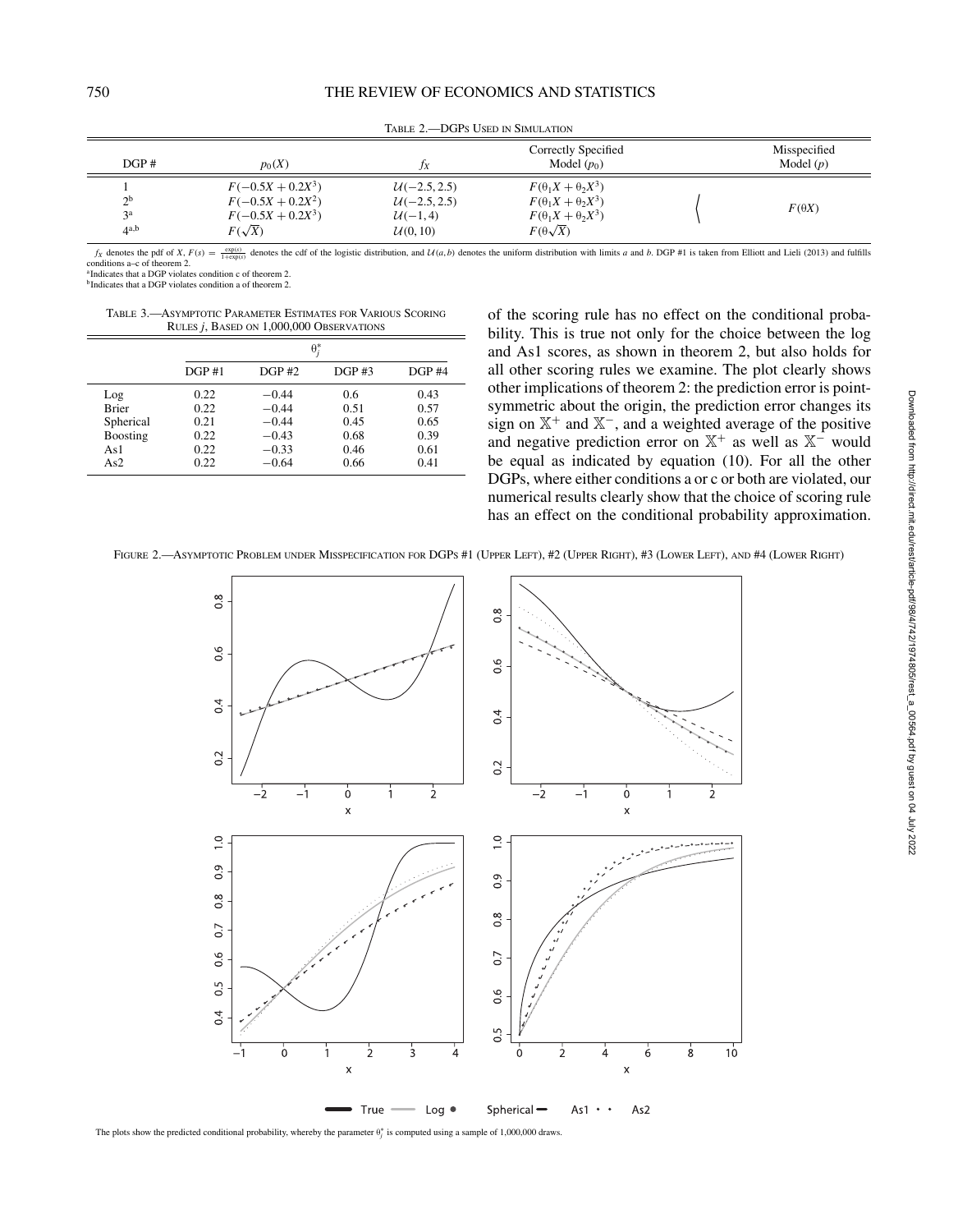FIGURE 3.—ASYMPTOTIC PROBLEM UNDER MISSPECIFICATION FOR DGPS #1 (UPPER LEFT), #2 (UPPER RIGHT), #3 (LOWER LEFT), AND #4 (LOWER RIGHT)



The plots show the classification curves of the conditional probability given  $x = 2 \left(\theta_j^* \right)$  is computed using a sample of size 1,000,000).

For DGP #2, where only the symmetry condition on the true conditional probability is violated, the only scoring rules that result in different predicted conditional probabilities than the log score are the asymmetric scoring rules. For DGPs #3 and #4, we observe differences in the predicted probabilities for all pairs of scoring rules, even if both scoring rules under comparison are symmetric (such as the log versus Brier score).

As discussed earlier, the binary action of an individual decision maker (such as a fisherman or restaurant owner in our example) is determined by whether the predicted probability,  $F(\theta_j^*X)$ , exceeds the threshold *c*. For a given value of the regressor *X*, the chosen action may thus depend on the scoring rule *j* used for parameter estimation. Figure 3 illustrates this point for  $x = 2$ . It shows that the scoring rules generally yield different classification curves. Rather than looking at a single design point (such as  $x = 2$  above), we next consider a broader summary measure of differences between scoring rules,

$$
\mathbb{P}\big(\text{sign}\left\{F(\theta_j^*X) - c\right\} \neq \text{sign}\left\{F(\theta_{\text{log score}}^* X) - c\right\}\big),\tag{11}
$$

which is the probability (computed over the distribution of *X*) that scoring rule *j* implies a different binary action than the log score. Figure 4 shows how the choice of scoring rules under DGP #1 is inconsequential, in the sense of almost always leading to identical decisions. For DGP #2, the choice between the log and the two asymmetric rules is the only one that leads to different classifications. For  $c = 0.6$  and  $c =$ 0.7, the probability of different classifications is 0.05 and 0.12, respectively. For DGPs #3 and #4, the choice between the log and any other scoring rule leads to different classifications. What is particularly interesting here is that even though choosing between the log and other symmetrical rules, such as Brier, may be relatively inconsequential for  $c = 0.6$ , it can lead to an 0.15 and 0.175 probability of different classifications at greater values of *c* for DGP #3 and #4, respectively. Thus, whether the differences across scoring rules matter depends on a decision maker's preferences as embodied in *c*.

As a further check, figure 5 provides evidence on the probability that the estimator defined by scoring rule *j* delivers a correct classification. This probability is given by

$$
\mathbb{P}\big(\text{sign}\left\{F(\theta_j^*X) - c\right\} = \text{sign}\left\{p_0(X) - c\right\}\big). \tag{12}
$$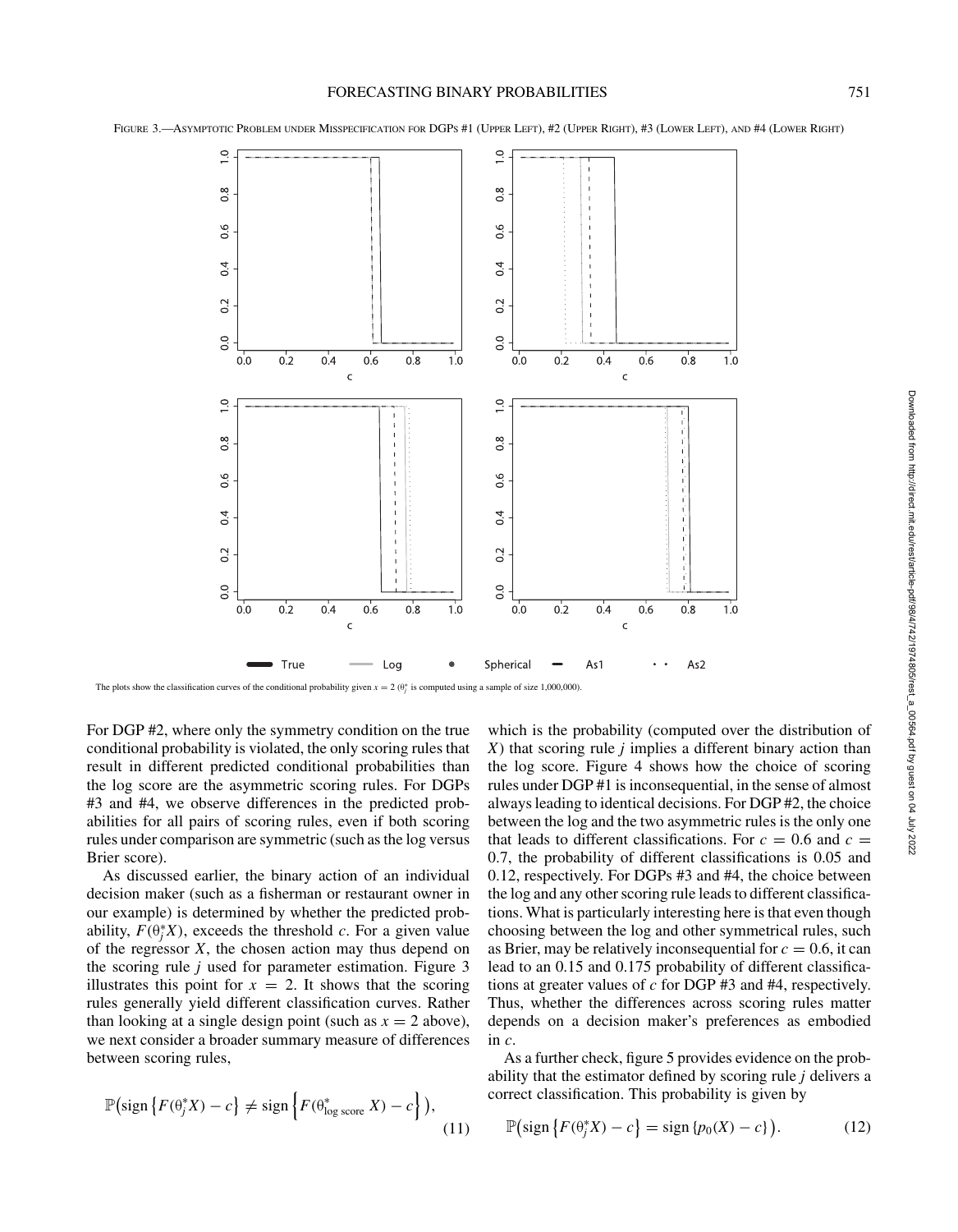

FIGURE 4.—ASYMPTOTIC PROBLEM UNDER MISSPECIFICATION FOR DGPS #1 (UPPER LEFT), #2 (UPPER RIGHT), #3 (LOWER LEFT), AND #4 (LOWER RIGHT)

The plots show the unconditional probability of different classifications using the log score as opposed to other scoring rules; see equation (11).  $\theta_i^*$  is computed using a sample of size 1,000,000.

Put slightly differently, this number represents the probability that a decision maker with preference parameter *c* makes a correct decision when using a prediction model fitted via scoring rule *j*. Figure 5 shows how the ranking of the scoring rules differs across thresholds *c*. For example, consider the comparison of As1 and As2 in the figure for DGP #2 (upper-right panel): While As1 performs better for values of *c* between 0.2 and 0.4, the reverse is true for *c* lying between 0.6 and 0.8. This result is closely in line with the fact that, when used as an estimation criterion, As1 places an emphasis on fitting small thresholds *c* correctly, whereas As2 focuses on high values of *c* (see section IIA). This analysis demonstrates how forecasters who are willing to favor a certain clientele (say, decision makers characterized by small values *c*, such as the fishermen in our example) can achieve this goal by issuing predictions based on an appropriate scoring rule (in this case, As1).

# *B. Finite-Sample Results*

All of our results until now are for the case in which the limiting parameter values  $\theta_j^*$  are known. We now briefly turn to the effects of sampling uncertainty. Specifically, we consider a rolling window estimation scheme for  $\theta_j^*$  which is popular in practice (see the discussion by Giacomini & White, 2006, p. 1548), using a window length of 120. Furthermore, we consider a forecast evaluation period of 100 periods.9 In each Monte Carlo iteration, we thus simulate  $120 + 100$  observations. For the first rolling window, we use observations 1 to 120 to estimate the parameter  $\theta$  and make a forecast for observation 121. For the second rolling

<sup>9</sup> These sample sizes are typical in forecasting studies using quarterly macroeconomic data, for example, when using an estimation sample from 1960 to 1989 (30  $\times$  4 = 120 observations) and an evaluation sample from 1990 to 2014 (25  $\times$  4 = 100 observations).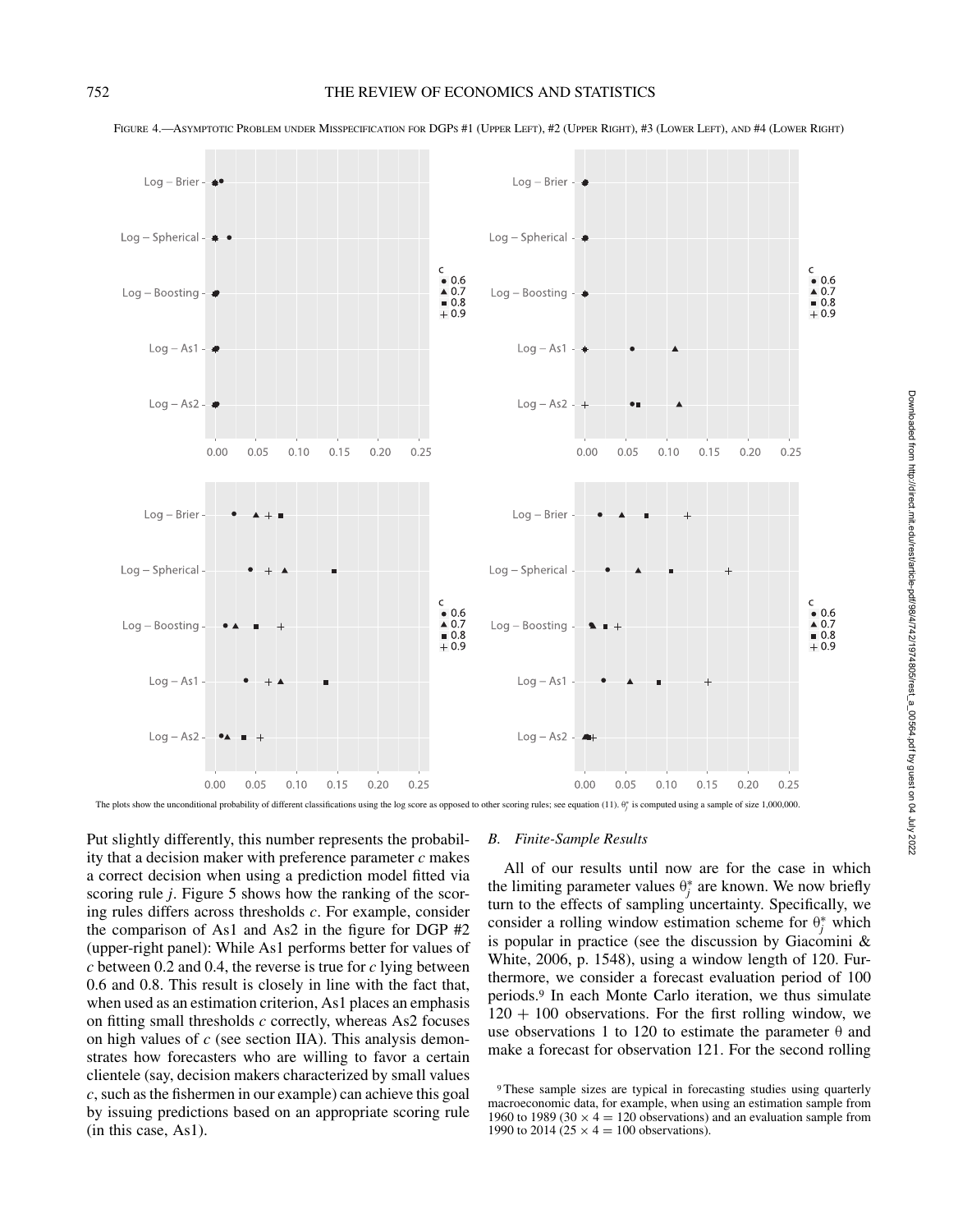

FIGURE 5.—ASYMPTOTIC PROBLEM UNDER MISSPECIFICATION FOR DGPS #1 (UPPER LEFT), #2 (UPPER RIGHT), #3 (LOWER LEFT), AND #4 (LOWER RIGHT)

The plots show the probability of correct classification (see equation [12]) for various thresholds *c*. θ<sup>\*</sup><sub>*j*</sub> is computed using a sample of size 1,000,000.

window, we use observations 2 to 121 for estimation and make a forecast for observation 122, and so forth.

The online appendix reports variants of figures 2 and 3 for the rolling window case, which we construct by averaging the probability and classification curves for each estimate of θ. These figures show that on average, the rolling window parameter estimates are very similar to their asymptotic counterparts.

Theorem 1 implies that in the asymptotic case, it is generally optimal to use the same scoring rule for estimation and evaluation. We next analyze to what extent this statement carries over to the rolling window scenario. To this end, table 4 summarizes the parameter estimates and predictive performance obtained under each scoring rule. The median estimates for each scoring rule (upper panel of table 4) are very close to their asymptotic limits in table 3. This is in line with the similarity of the prediction and classification curves noted. Estimators defined by alternative scoring rules clearly differ in their sampling variability, as measured by interdecile ranges (middle panel of table 4), especially for DGPs #3 and 4.10 That said, there is no simple relationship between the choice of scoring rule and the variability of the estimator it defines. For example, the spherical score defines the most precise estimator for DGP #1, whereas it defines the (by far) least precise estimator for DGP #4.

The bottom panel of table 4 compares the forecast performance of two strategies: (a) using the same scoring rule for estimation and evaluation ("matching") and (b) simply using MLE for parameter estimation while using a different scoring rule for evaluation. In order to compare the performance of the two, we simply report the share of Monte Carlo iterations for which the first strategy performs better, whereby we average over an out-of-sample period of 100 observations in each Monte Carlo iteration. This share has a natural scaling between 0 and 1. It is therefore easily interpretable and comparable across scoring rules.11

<sup>10</sup> We use interdecile ranges, rather than variances, to eliminate the effect of outliers, which are not surprising given the scale of our Monte Carlo

experiment (for each scoring rule and DGP, we compute 100 times 10,000 rolling window estimates). Measuring the estimators' variability by the median absolute deviation from the median (instead of the interdecile range) leads to the same qualitative interpretations.

<sup>&</sup>lt;sup>11</sup> By contrast, the scoring rules themselves have no natural scaling, which makes it hard to judge whether differences of a given magnitude are practically relevant, and also impedes comparisons of effect sizes across scoring rules.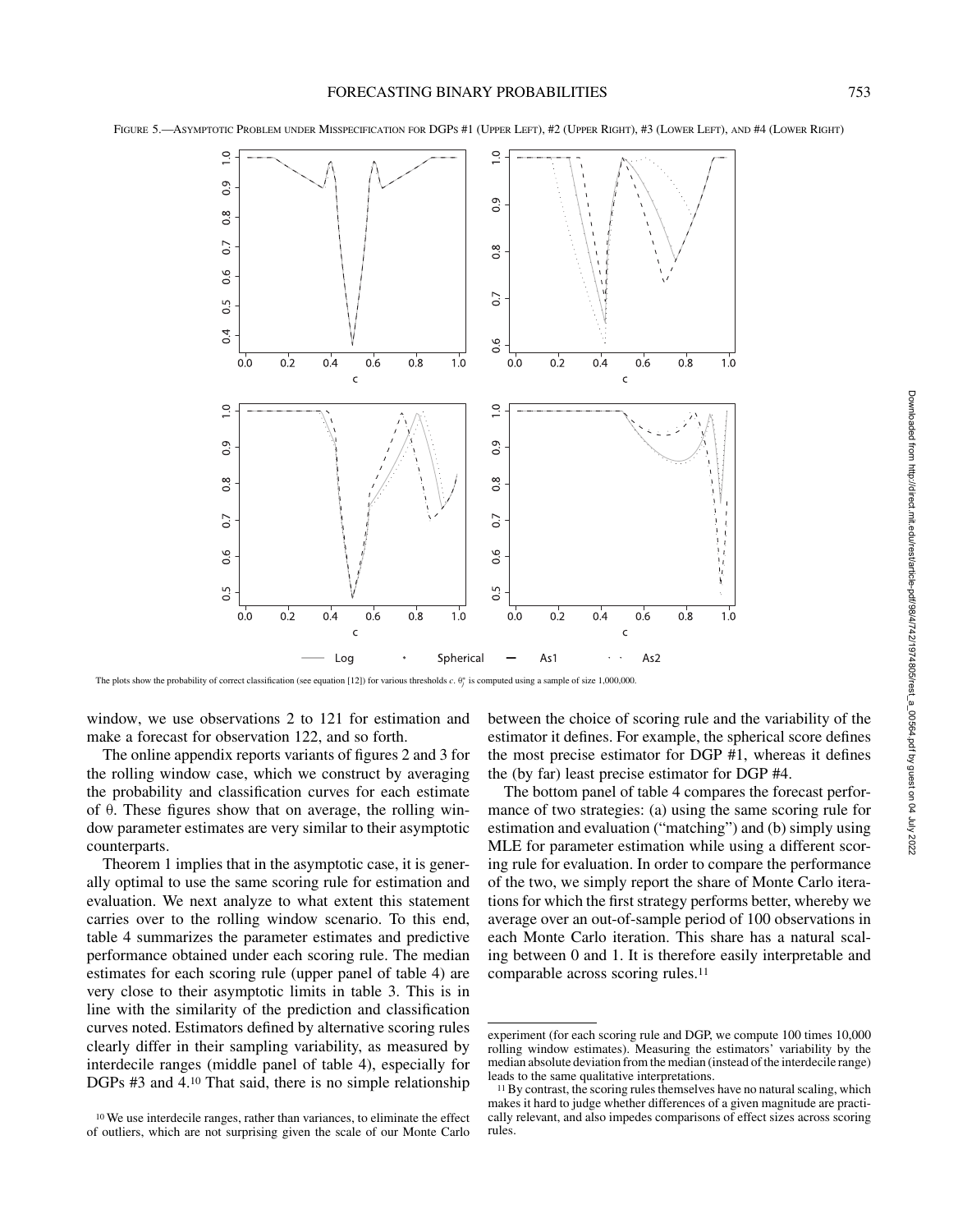Table 4.—Summary Results for Rolling Windows (Window Length 120)

|                                              | DGP#1 |         | DGP #2 DGP #3 DGP #4 |      |
|----------------------------------------------|-------|---------|----------------------|------|
| Median estimate $\hat{\theta}$               |       |         |                      |      |
| Log                                          | 0.22  | $-0.44$ | $0.6^{\circ}$        | 0.43 |
| <b>Brier</b>                                 | 0.21  | $-0.44$ | 0.51                 | 0.58 |
| Spherical                                    | 0.21  | $-0.45$ | 0.46                 | 0.67 |
| Boosting                                     | 0.22  | $-0.44$ | 0.68                 | 0.4  |
| As1                                          | 0.22  | $-0.34$ | 0.46                 | 0.62 |
| As2                                          | 0.22  | $-0.65$ | 0.66                 | 0.42 |
| Interdecile range of estimates $\theta$      |       |         |                      |      |
| Log                                          | 0.32  | 0.36    | 0.26                 | 0.23 |
| <b>Brier</b>                                 | 0.31  | 0.37    | 0.2                  | 0.83 |
| Spherical                                    | 0.29  | 0.38    | 0.19                 | 1.58 |
| <b>Boosting</b>                              | 0.33  | 0.36    | 0.32                 | 0.22 |
| As1                                          | 0.34  | 0.3     | 0.2                  | 1.1  |
| As2                                          | 0.33  | 0.57    | 0.27                 | 0.22 |
| Share of MC iterations for which             |       |         |                      |      |
| matching scores better than MLE <sup>a</sup> |       |         |                      |      |
| <b>Brier</b>                                 | 0.76  | 0.44    | 0.75                 | 0.47 |
| Spherical                                    | 0.75  | 0.42    | 0.82                 | 0.52 |
| Boosting                                     | 0.23  | 0.52    | 0.53                 | 0.53 |
| As1                                          | 0.43  | 0.73    | 0.8                  | 0.5  |
| As2                                          | 0.45  | 0.57    | 0.59                 | 0.52 |

<sup>a</sup> In each MC iteration, we compute the average score over an out-of-sample period of 100 observations. "Matching" means using the same scoring rule for estimation and evaluation.

In thirteen of the twenty cases, shares in the bottom panel of table 4 are strictly above 0.5, indicating better performance of matching compared to MLE. For some of these cases, we find that matching leads to a substantially different median estimate as well as lower variability as measured by the interdecile range. This holds true for As1 under DGP #2, as well as Brier, Spherical, and As1 under DGP#3. There are also some cases where the matching estimator is more variable than MLE but nevertheless performs better out of sample. This happens for As2 under DGP #2, Boosting and As2 under DGP #3, as well as Spherical under DGP #4. In these cases, it seems that the relative gain from using an estimator that converges to the maximand of the scoring rule in question outweighs the relative loss in precision. For another subset of the cases where matching performs better, such as Brier and Spherical under DGP #1, Boosting under DGP #2, and As2 under DGP #4, the medians and interdecile ranges of the MLE and matching estimator are practically indistinguishable. Our conjecture is that in these cases, the matching strategy's improvement over MLE is marginal. Along the same lines, the six cases in which MLE does better than matching appear very close, with both strategies attaining similar medians and interdecile ranges.

To summarize, our results show that the "correct location" of the matching estimator puts it at an advantage over MLE under misspecification, which generally does not converge to the maximand of the scoring rule in question. To compensate for this, the MLE must be more precise (smaller interdecile range) in order to outperform matching in terms of out-ofsample scores.

#### **IV. Conclusion**

This paper explores the nuances in forecasting conditional probabilities under misspecification. The natural choice

under correct specification, regardless of the scoring rule used for out-of-sample evaluation, is indeed MLE. It is not only consistent for the maximand of the scoring rule in question but also efficient. Under misspecification, however, there is no clear natural choice. The MLE is neither consistent for the maximand of the scoring rule in question nor necessarily "efficient" in the sense of attaining lower sampling variability than other estimators. The paper shows in an analytical example that under certain symmetry conditions, the choice of scoring rule is inconsequential for parameter estimation. With the aid of numerical results for the asymptotic problem, we then illustrate how the violation of these conditions can lead to different probability limits of the parameter estimators and different conditional probability forecasts. We also show how these different forecasts would lead to different interpretations by heterogeneous decision makers. In finite samples, we find an interesting relationship between the sampling distribution of the parameter estimators and the relative performance of the MLE (compared to the estimator that maximizes the scoring rule considered for evaluation).

Finally, our analysis has conceptual implications pertaining to the literature on distributional forecasting. It has been argued (Geweke & Amisano, 2011) that the provision of distributional forecasts is superior to the provision of point forecasts because distributional forecasts can be employed to construct point forecasts for any loss function. While this argument seems valid in many situations (see section I), it should not be misunderstood as saying that distributional forecasts were "loss function independent." Specifically, this paper illustrates that probability forecasts—which are clearly distributional—are not loss function independent. A loss function is required for estimation, and this choice makes explicit trade-offs regarding which aspects of the data to fit correctly, at the cost of neglecting other aspects.

#### REFERENCES

- Boyes, William J., Dennis L. Hoffman, and Stuart A. Low, "An Econometric Analysis of the Bank Credit Scoring Problem," *Journal of Econometrics* 40 (1989), 3–14.
- Brier, Glenn W., "Verification of Forecasts Expressed in Terms of Probability," *Monthly Weather Review* 78 (1950), 1–3.
- Buja, Andreas, Werner Stuetzle, and Yi Shen, "Loss Functions for Binary Class Probability Estimation and Classification: Structure and Applications," unpublished manuscript, Duke University (2005).
- de Jong, Robert M., and Tiemen Woutersen, "Dynamic Time Series Binary Choice," *Econometric Theory* 27 (2011), 673–702.
- Deutsche Bank (2014), "Sovereign Default Probabilities Online," http: //www.dbresearch.com/servlet/reweb2.ReWEB?rwnode=DBR \_INTERNET\_EN-PROD\$NAVIGATION&rwobj=CDS.calias &rwsite=DBR\_INTERNET\_EN-PROD.
- Elliott, Graham, and Robert P. Lieli, "Predicting Binary Outcomes," *Journal of Econometrics* 174 (2013), 15–26.
- Geweke, John W., and Gianni Amisano, "Optimal Prediction Pools," *Journal of Econometrics* 164 (2011), 130–141.
- Giacomini, Raffaella, and Halbert White, "Tests of Conditional Predictive Ability," *Econometrica* 74 (2006), 1545–1578.
- Gneiting, Tilmann, "Making and Evaluating Point Forecasts," *Journal of the American Statistical Association* 106 (2011), 746–762.
- Gneiting, Tilmann, and Adrian E. Raftery, "Strictly Proper Scoring Rules, Prediction, and Estimation," *Journal of the American Statistical Association* 102 (2007), 359–378.